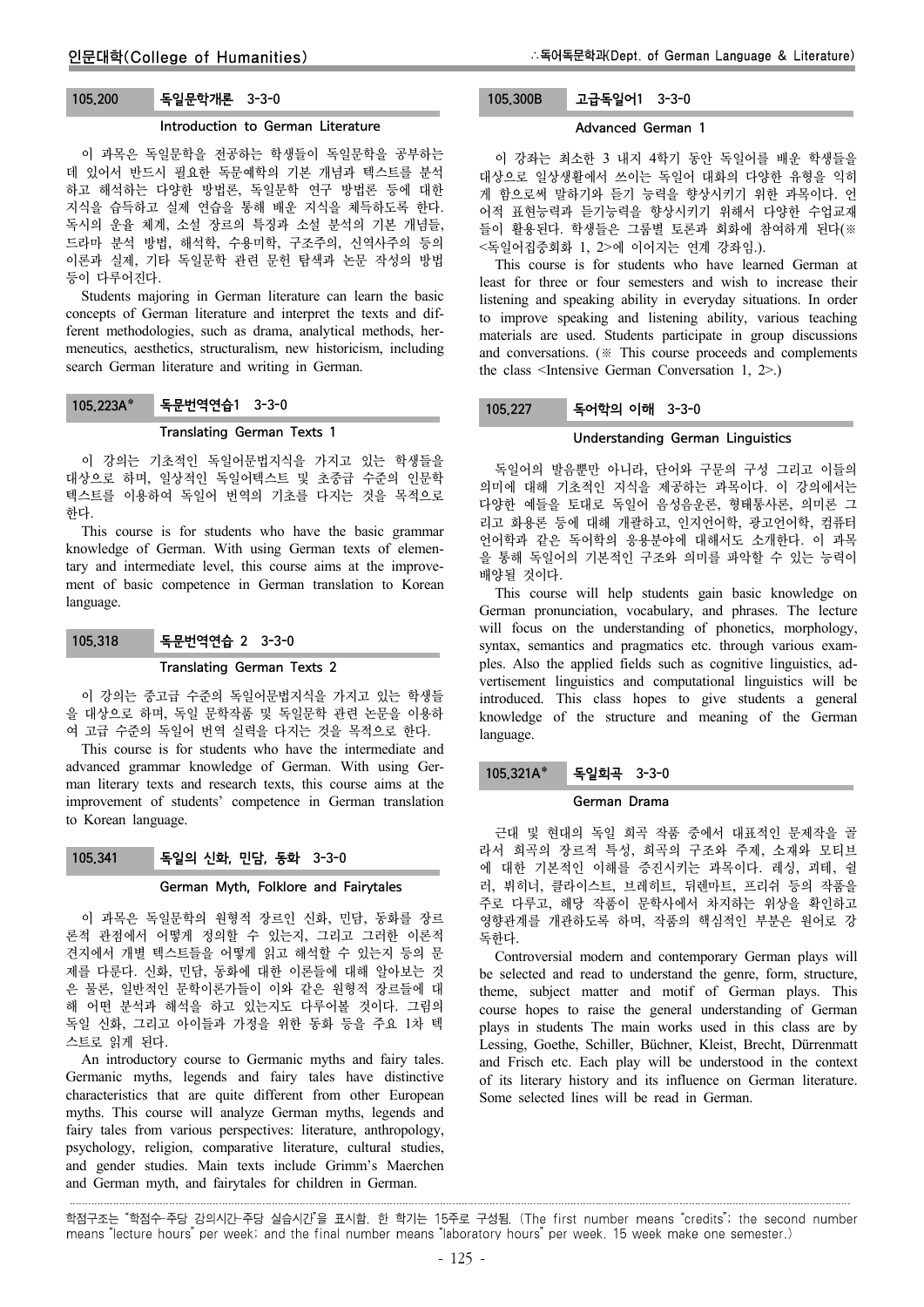### 105.322B 독일시 3-3-0

#### German Poetry

이 강의는 독일시의 발전과정과 전반적인 특징, 그리고 중요한 작품들을 개관함으로써 독일시에 대한 전공지식을 심화하고 시문 학 일반에 대한 이해와 해석 능력을 높인다.

German modern and contemporary poetry will be read in the original German texts. To understand the poems on a deeper level the class will emphasize the context of the time period and the literary history in which each poem was written. We will also listen and analyze certain poems of Goethe and Heine etc. that have been composed into "Lieder". This method will enhance students' understanding of German poetry.

### 105.323A 독일소설 3-3-0

#### German Fiction

18세기부터 20세기까지의 독일소설에서 중요 작품들을 중단편 위주로 선택하여 정독하며 각 작품의 특징, 작가들의 소설기법 및 문학관 등을 살펴본다. 괴테, 호프만, 클라이스트, 켈러, 카프카, 토마스 만, 보르헤르트 등의 작품을 주로 다룬다. 이 강의를 통하 여 근대 및 현대 독일소설의 흐름을 개관할 수 있다.

Selected notable German novels from the 18th to 20th century will be analyzed intensively in this class The main analysis of the novels will involve looking at specific traits of each novel, literary techniques and thoughts employed by the authors The works that will mainly be dealt with are Goethe, Hoffmann, Kleist, Keller, Kafka, Thomas Mann and Borchert Through this course the students will gain a general understanding of the trend of modern German novels.

### 105.329A 독문학과 공연예술 3-3-0

#### German Literature and Performing Arts

독일문학에서는 연극을 포함하여 오페라, 카바레 등의 공연예술 이 발달해 있고, 일반 대중의 많은 인기를 얻고 있다. 이 과목에 서 독일문학의 이러한 특성을 살려서 중요한 문학작품, 특히 희곡 작품을 무대에 올린 작품들을 중심으로 문학과 인접 공연예술 장 르의 특성과 그 차이, 매체적 차별성과 독자 및 관객 반응 등을 비교 분석함으로써 독문학과 독일문화에 대한 이해를 심화시키는 것을 목표로 한다.

Drama, opera, cabaret and performing arts are very developed and popularized in German culture. This course will mainly focus on literary texts that have been developed into theatrical performances. Students will compare and contrast the differences between literary texts and texts converted into stage performances. For example, the issue such as the differences in genre, medium, reader vs. audience reaction etc. will be looked at closely to raise the understanding of German literature and culture in students.

### 105.331 독일어의 구조 3-3-0

#### Structure of German Language

이 강의는 현재 독일어의 문장구조, 의미구조 및 음성음운구조 를 이론적으로 분석하고 습득하려는 데에 주요목적을 둔다. 독일 어의 문장구조는 전통적으로 주문장, 부문장의 분석보다 이들 중 부문장을 기본문장 구조로 하고 주문장을 유도하는 이론을 전개할 것이다. 독일어의 의미구조는 어휘구조와 문장의미구조를 동시에

분석할 것이고 독일어의 음운구조는 독일어의 특유의 음운현상으 로서 어말무성음화, Umlaut, 장음화 등의 음운구조를 분석하면서 이론적으로 설명될 것이다.

This course emphasizes the theoretical analysis of the syntactic, semantic, and phonological structures of modern German. The class will analyze the semantic structure from both lexical and sentence semantics as well as the phonological structure of German in various phonological phenomena such as 'Auslautsverhaertung', vowel lengthening, and Umlaut.

### 105.424 독일문화이론 3-3-0

#### Theories of German Culture

서구 근대문명에 대한 근본적인 회의에서 시작한 독일의 문화 이론은 일찍이 비합리주의 철학의 선구자로 간주되는 니체에서 극 단적으로 표명된 바 있다. 인간의 삶의 총체적 양식인 문화를 합 리성과 비합리성 또는 이성과 감성의 변증법적 관계로 파악하는 독일 문화이론의 전통은 산업화에 접어든 현대사회의 다양한 문화 현상들을 분석했던 짐멜의 문화철학, 그리고 인간 의식을 떠받치 고 있는 거대한 무의식의 지평을 열었던 프로이트의 심리분석학적 문화이론을 거쳐 마르크스주의 시각에서 현대사회의 이데올로기 비판에 주력했던 프랑크푸르트학파의 문화비평에까지 이어진다고 볼 수 있다. 여기에 초점을 맞추어 근현대 독일의 중요한 문화이 론의 흐름을 소개하는 데 목표를 두는 이 강의는 수강생들이 모더 니즘과 포스트모더니즘의 논쟁 이후 전개되고 있는 최근의 혼란스 러운 문화담론들을 비판적으로 수용하는 안목을 기르는 데 도움을 줄 것으로 기대한다.

This lecture examines the connection between German literature and culture theory. Students will study the important theoretical base for cultural criticism, new paradigms, and various topics raised in the traditional cultural sciences from the modern age to the 20th century. Also examined will be the critical theories of the present times. Students are expected to be able to understand and critique cultural phenomena.

### 105.228 독문법 및 작문 3-3-0

#### German Grammar and Composition

독문법 및 작문은 기존의 문법강의와 작문연습을 하나의 과목 으로 합친 것이다. 문법은 단순히 전통문법에서 품사위주로 기술 한 것을 지양하고 문장의 시제, 상, 능동-수동, 문장 외치, 공백화 등 다양한 독일어 현상을 취급한다. 또한 이러한 독일어의 현상들 을 작문연습을 통해 숙지하고 표현하도록 한다.

This lecture course concerns the theory and practice of German grammar. Besides simply classifying words, students will deal with various language phenomena such as tense, aspect, active-passive, gapping, and extra-position. Students will put their knowledge into practice by composition.

#### 105.229 독일어집중회화 1 3-3-0

#### Intensive German Conversation 1

이 강의는 초급 수준의 독일어를 익힌 학생들을 대상으로 일상 생활에서 사용되는 독일어 대화의 기본 유형을 집중적으로 익히게 함으로써 말하기와 듣기 능력을 향상시키기 위한 과목이다. 아울 러 편지 쓰기 등 일상생활에 요구되는 기본적인 의사소통 능력을 함양함으로써 학생들은 독일의 일상문화를 통해 독일어에 자연스 럽게 접근할 수 있게 될 것이다.

This course provides beginning students of German with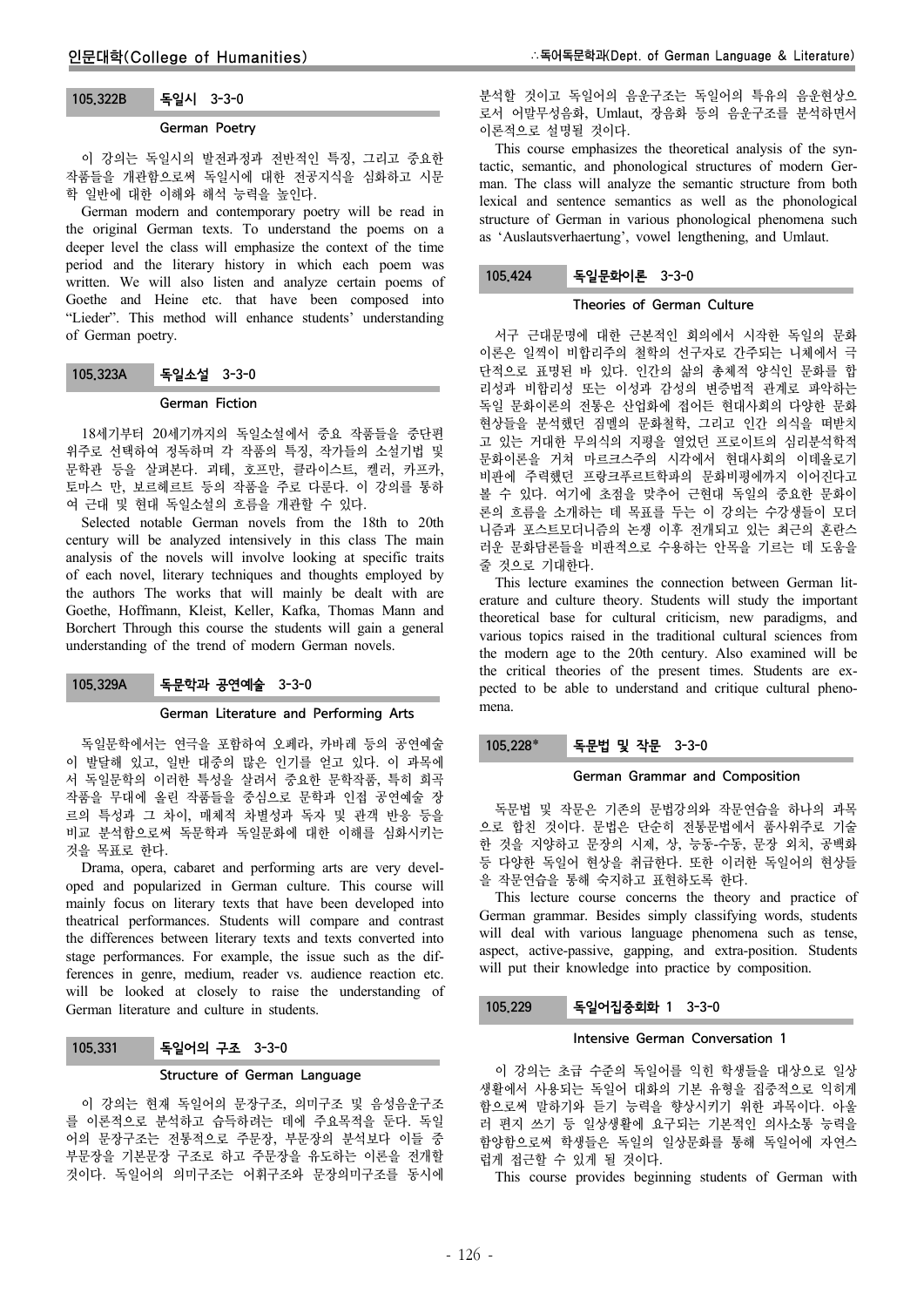an opportunity to develop their listening and speaking skills in everyday situations. Practical techniques for written communication such as letter writing skills will also be learned.

### 105.230 독일어집중회화 2 3-3-0

#### Intensive German Conversation 2

이 강좌는 최소한 2-3학기 동안 독일어를 배운 학생들을 대상 으로 일상생활에서 쓰이는 독일어 대화의 다양한 유형을 익히게 함으로써 말하기와 듣기 능력을 향상시키기 위한 과목이다. 언어 적 표현능력과 듣기능력을 향상시키기 위해서 다양한 수업교재들 이 활용된다. 학생들은 그룹별 토론과 회화에 참여하게 된다(※ <독일어집중회화 1>에 이어지는 연계 강좌임).

This course is for students who have learned German at least for two or three semesters and wish to increase their listening and speaking ability in everyday situations. In order to improve speaking and listening ability, various teaching materials are used. Students participate in group discussions and conversations. (※ This course proceeds and compliments the class <Intensive German Conversation 1>.)

### 105.232 독일문학사 2 3-3-0

#### History of German Literature 2

이 강좌는 독문학을 본격적으로 하려는 2학년 학생들이 현대독 문학 전반에 대한 기본지식을 갖출 수 있도록 개설된 강의이다. 이 강의를 통해 20세기 이후 독일문학의 주요흐름과 주요 작가, 그리고 그들의 작품경향에 대한 개관이 이루어진다.

This course is intended to overview of the German literature after 20th century. This course is preceding to <History of German Literature 1> and for the students who consider German Literature as their major study.

### 105.339B 고급독일어 2 3-2-2

#### Advanced German 2

이 교과목은 <독일어집중회화 1>, <독일어집중회화 2>, <고급 독일어 1>을 수강한 학생들을 대상으로 독일어로 자신의 의견을 발표하고 토론하는 고급수준의 독일어 능력을 함양하기 위한 과목 이다. 학생들이 접근할 수 있는 구체적 주제와 텍스트를 선정하여 텍스트에 대한 요약 발표, 주제 중심의 발표, 수업 과제물 발표 등을 연습하고, 아울러 다양한 발표내용에 대한 의견을 토론으로 유도하는 방식으로 진행한다(※ <고급독일어 1>에 이어지는 연계 강좌임.).

This course is for students who have learned German at least for three or four semesters and wish to increase their listening and speaking ability in everyday situations. In order to improve speaking and listening ability, various teaching materials are used. Students participate in group discussions and conversations. (※ This course proceeds and complements the class <Advanced German 1>.)

#### 100.167 EU와 독일어권 문화 3-3-0

### EU and German Culture

이 강의는 변모하는 독일어권 국가들의 현대문화를 EU와의 관 계에서 고찰하는 지역학 강의이다. 통일 이후 유럽연합의 일원으 로 변모한 독일과 독일어권 국가들은 각 분야에서 새로운 모습을 보여주고 있다. 이 강의는 유럽과 독일의 정체성이라는 주제를 중 심으로 유럽과 독일의 역사를 통시적으로 살펴본 후에 그중 특히 주요한 문제로 떠오르는 특정 주제들을 정해 공시적으로 집중 조 명한다. 전자에서는 유럽의 공통 기본 이념을 고대로부터 고찰하 며 그리스 로마의 문화, 중세 기독교, 근대 시민 민주주의 문화, 민족주의와 제국주의 등이 주요 내용을 이룬다면 후자에서는 유럽 통합으로의 길, EU에서의 독일의 위상, 다문화사회문제, 독일의 정체성문제 등이 다루어질 것이다.

In this class we discuss modern EU-related German cultures. Germany should be regarded as a key member in EU not only as a nation to understand its current situation after reunification. In the first half of the lecture we deal with a variety of topics such as the identity and history of Europe, the ancient Greek and Roman cultures, Middle-age Christanism, modern citizen democracy, nationalism and imperialism. The second half focuses on several current issues in German and European cultures, including the road to EU integration, multicultural society, German identity, etc.

### 105.400 영화로 보는 독일문화 3-3-0

### German Culture in Film

독일 영화 중 시사성이 있는 문제작을 중심으로 감상하면서 독 일 현대사와 독일문화의 중요한 쟁점들을 개관한다. 나치 독일의 문제를 다룬 <올림피아>, <스탈린그라드>, 전쟁과 전후 문제를 다룬 <뉘른베르크 재판>, <베를린 천사의 시>, <피아니스트>, <유로파 유로파>, <홀로코스트>, <양철북>, 황색언론 문제를 다 룬 <카타리나 블룸의 잃어버린 명예>, 외국인 문제를 다룬 <불안 은 영혼을 잠식한다>, 청소년 문제를 다룬 <롤라 런>, 그리고 독 일통일과 구동독의 문제를 다룬 <굿바이 레닌> 등의 작품이 이 과목에서 다룰 주요 작품이 될 것이다.

This class will take a general overview of modern German society, culture and history through German films that deal with controversial issues The following films will be viewed and discussed: <Olympia>, <Stalingrad>, <Nurnberg>, <Der Himmel uber Berlin>, <The Pianist>, <Europa Europa>, <Holocaust>, <Der Blechtrommel>, <Die verlorene Ehre der Katharina Blum>, <Angst fressen Seele auf>, <Lolla rennt>, and <Good bye, Lenin!> These films depict these subject matters in this order; Nazism, the Holocaust, World War II and its implications, yellow journalism, foreign workers, the young generation, reunification, and so on.

#### 105.342 독일어의 역사 3-3-0

#### The History of the German Language

독일어의 변천을 살펴봄으로써, 현대 독일어 및 독일어 전반에 대한 이해를 넓히고 독일어와 다른 유럽의 언어들과의 관계에 이 해를 넓히는 과목이다. 우리의 언어와는 상이한 발생과 변천과정 을 겪은 독일어를 역사적으로 고찰함으로써 언어라는 현상을 바라 보는 시각을 넓히는데 그 목표를 둔다. 이 강의는 예를 들면 독일 어와 영어사이의 친족성 관계, 그리고 우리말에 없는 여러 가지 현상들이 독일어에는 왜 있는지 등을 이해하는 데 도움이 될 것이 다. 수업은 각 언어단계에서 독일어 내지는 독일어의 모태가 된 언어가 가졌던 문법적 특성들을 살펴본 후에, 이 특성들이 다음 시대에서는 어떻게 변화하였으며 왜 변화하였는지를 살펴보는 방 식으로 진행된다.

The history of German language will be studied to give students a broader understanding of the German language and its relation to other European languages. Because of the vast difference between the German language and the Korean language, studying the German language will help students understand not only these languages but the phenomenon of